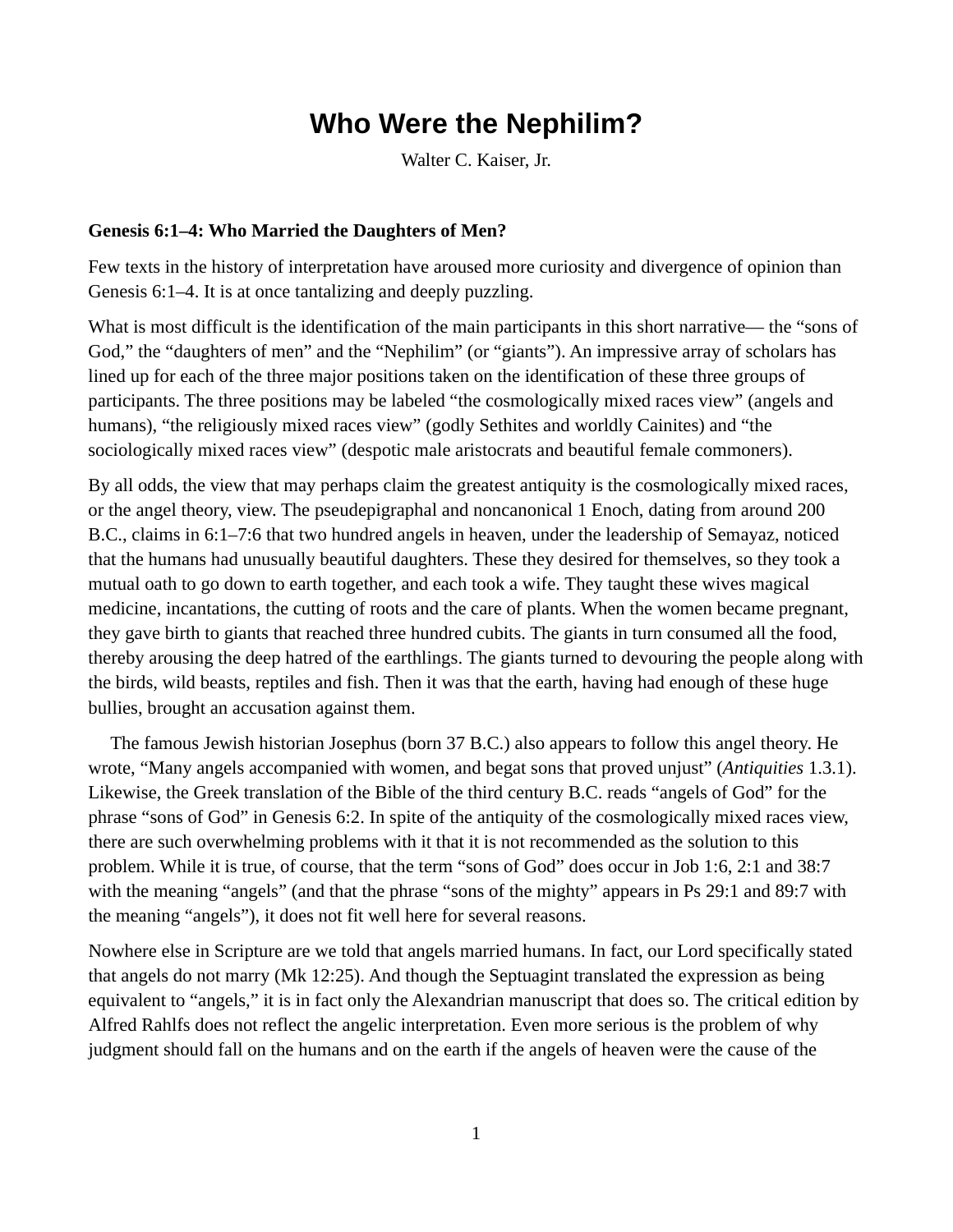trouble. God should have flooded heaven, not earth. The culprits came from above; the women seem to have been doing nothing except being beautiful!

Some, however, will appeal to the New Testament passages of 1 Peter 3:18–20, 2 Peter 2:4 and Jude 6– 7 for further support of the angel theory. But these passages do not say anything about angelic marriages. To argue from the phrase "in a similar way" in Jude 7 that the sin of Sodom and Gomorrah is the same as the sin of Genesis 6:1–4 claims too much, for the sin of sodomy is not the same thing as marrying a wife from another part of the universe! In fact, "in a similar way" does not compare the sin of the angels with the sin of the men of Sodom and Gomorrah; instead, it compares the sin of Sodom and Gomorrah with the sins of "the cities about them" (that is, Admah and Zeboiim; see Deut 29:23 and Hos 11:8). Thus the sins of Jude's angels (Jude 6) and the sins of the five cities of the plain (Jude 7) are held up as warnings of the judgment that could come to others. The fall of the angels that Jude mentions is that which took place when Lucifer fell. To connect this fall with the time of the flood because of the proximity of the references in Jude 4–7 would demand that we connect the flood with the overthrow of the five cities of the plain. But the events listed in Jude are successive, not simultaneous: (1) the fall in eternity of Satan (Jude 4), (2) the preaching of Noah prior to the flood (Jude 5) and (3) the overthrow of Sodom and Gomorrah (Jude 6).

To allege that "giants" were the results of such sexual unions is once again to go beyond any data we possess in Scripture. Did the angels procreate without the use of natural bodies? Or did they already possess natural bodies? Or did they create for themselves natural bodies by the use of some mysterious, intrinsic, but rebellious power? Any and all answers to such questions would be purely speculative. To use extracanonical evidence such as 1 Enoch as a witness against or even for Scripture would be unprecedented.

The religiously mixed races view identifies the "sons of God" as the godly line of Seth. Given the sin they committed, they are generally looked on as the apostate line of Seth. "The daughters of men" are equated with the ungodly line of Cain. The sin condemned, then, would be the sin of being "unequally yoked"—that is, the marriage of believers to unbelievers.

This view also fails to meet the test of consistency with the biblical data and context. It uses the term *men* in verses 1 and 2 in two different senses: in verse 1 "men" is used to indicate humanity generically, while in verse 2 it is understood to refer to the Cainite line specifically. Suggesting such an abrupt change in meaning without any indication in the text is unwarranted.

But even more alarming is the problem of the offspring. Why would religiously mixed marriages produce *nephilim-gibborim* (or, as some translate this Hebrew expression, "giants")? Does the mixture of pagan and godly genes assure that the offspring's DNA will be wild and grotesque?

This religiously mixed view should be abandoned as well as the cosmologically mixed view. Neither one can stand the weight of the evidence of the passage.

The preferable interpretation of this passage is the sociologically mixed view. "Sons of God" is an early, but typical, reference to the titularies for kings, nobles and aristocrats in the ancient Near Eastern